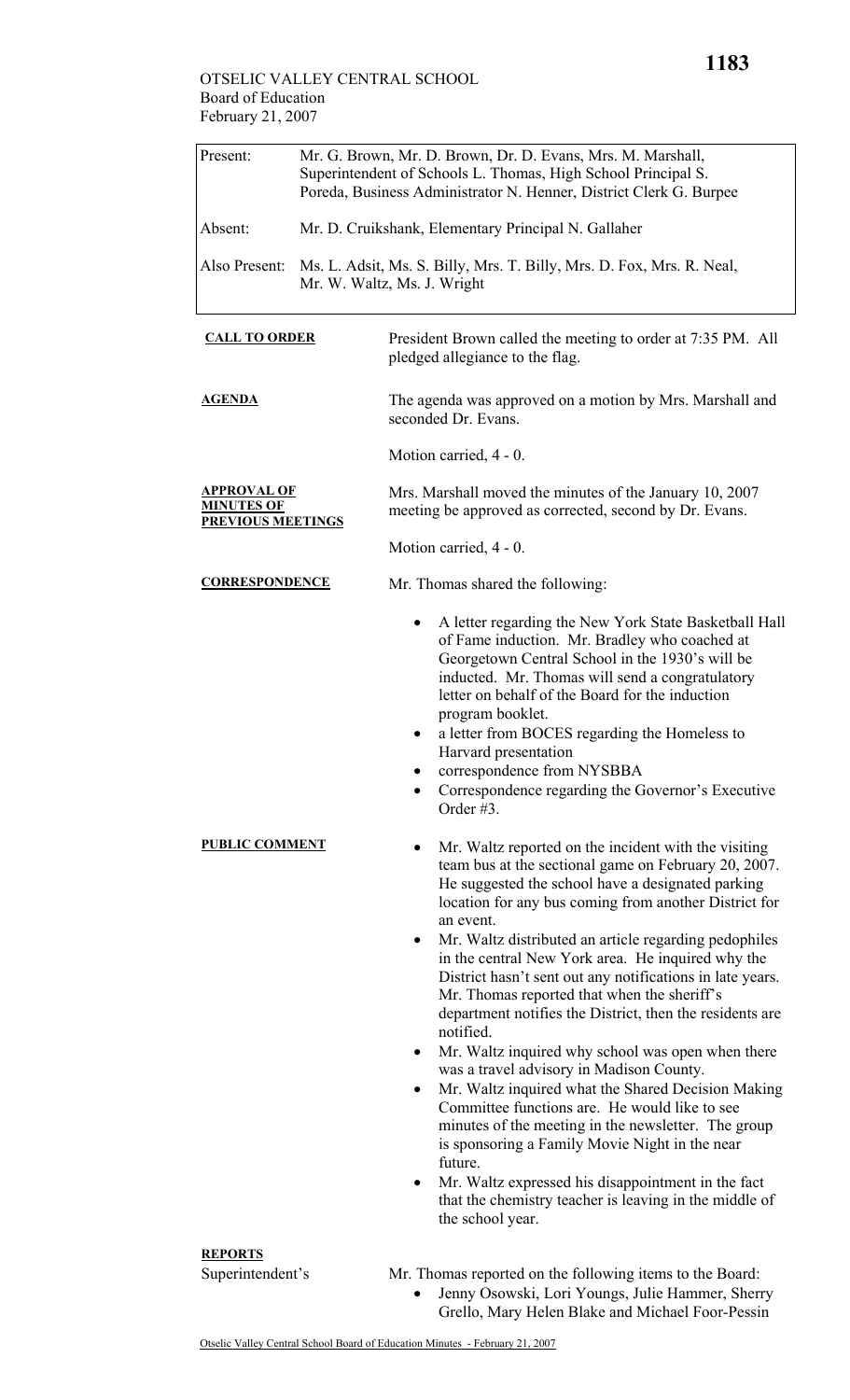received mini-grants to enhance their programs for students.

- The staff walking challenge sponsored by the Chenango Health Network that runs from February through the end of March.
- Presentation on the possibility of building project at the February 9<sup>th</sup> District Hours. There was a meeting with BCK recently regarding the alterations. They are waiting on the various costs.
- There was a meeting of the safety committee on January  $16<sup>th</sup>$ . A reference sheet was distributed to be used in the case of an emergency.
- He and Ms. Henner have met with representative from the Chenango Health Network regarding a school based health center.
- The Contract for Excellence speech given by Governor Spitzer was distributed.
- Bruce Sharpe, Superintendent at DeRuyter Central School has been in contact about cross contracting with Otselic Valley for driver education this summer.
- Discussion was held on universal Pre-K programs.
- The itinerary for the Biology Club whale watch trip has been approved.
- review of the February 8, 2007 School Boards Academy
- Rebecca Ashton has been nominated for a state nursing award. There was an article in the Post Standard.
- Ms. Henner reported on the following:

(FY'06/07 - #46)

(FY'06/07 - #47)

Business

Administrator's

(FY'06/07 - #48)

(FY'06/07 - #49)  $(FY'06/07 - #50)$ 

(FY'06/07 - #51)

High School Principal's

Board Member's (FY'06/07 - #52) (FY'06/07 - #53)

(FY'06/07 - #54)

- update on the BOCES Fuel bid
- Distribution of a chart prepared by the state outlining non-resident tuition costs. Otselic Valley currently charges \$100.00.
- OCM BOCES meeting regarding an energy bid. Since there is no natural gas, it wouldn't be a savings to participate in it.
- a review of the Governor's budget proposal
- Reviewed the initial 2007-2008 budget proposal.
- Reviewed the initial 2007-2008 estimated revenues. It was the consensus of the Board to investigate the BOCES CBO program.
- Distributed the Delaware-Chenango-Madison-Otsego BOCES Administrative Budget.
- The internal audit risk assessment has been completed. The report will be given at a future Board meeting.
- Elementary Principal's None at this time.

Mr. Poreda reported on the following items:

- reviewed the January Regents results
- Interviews for the chemistry teacher have been held.
- The Student Council is more active since there is time scheduled for the officers to meet.
- A motivational speaker is coming on March  $27<sup>th</sup>$  to speak to all the junior-senior high school students.
- BOCES Board elections were discussed.
- Legislative Lobby day was discussed.
- Mr. D. Brown distributed a document on acronyms and definitions of various terms.
- Mrs. Marshall is disappointed by the lack of support of the girls' athletics by the District and the Booster Club.
- Mr. D. Brown drafted a letter to the legislators regarding tenure appointments.
- Mr. D. Brown reported that the District cannot give the Booster club, a private entity, public funds for a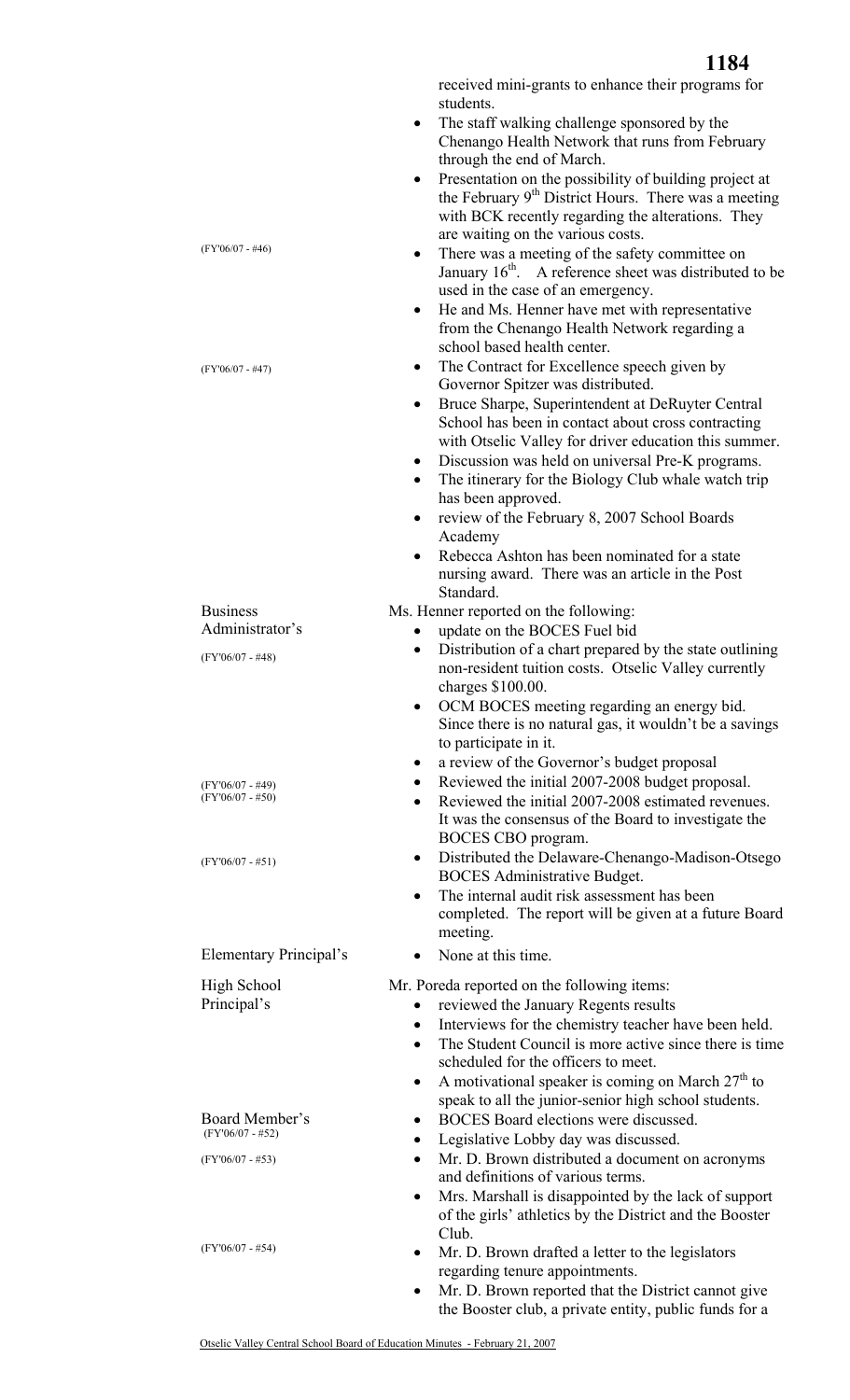scoreboard as Mr. Williams asked for at the last meeting.

## **FINANCIAL REPORTS**

Motion by Mr. D. Brown, to accept the financial reports as presented. Second by Mr. G. Brown.

Motion carried, 4 - 0.

**OLD BUSINESS** None at this time.

**NEW BUSINESS** Personnel Recommendations

Motion by Mr. G. Brown, upon the recommendation of the Superintendent of Schools, to approve the following personnel recommendations:

| Alison Locke         | Resignation with<br>regret for leaving<br>in the middle of a<br>school year, as a<br>7-12 Science<br>teacher               | <b>Effective March</b><br>2, 2007 |
|----------------------|----------------------------------------------------------------------------------------------------------------------------|-----------------------------------|
| Joseph Miller        | Appointment as a<br>substitute bus<br>mechanic at an<br>hourly rate of<br>\$13.35                                          | Effective<br>February 13,<br>2007 |
| Vicki Lincoln        | Appointment as a<br>substitute teacher                                                                                     |                                   |
| <b>Andrea Curtis</b> | Conditional<br>appointment<br>pending<br>clearance from<br>the State<br>Education<br>Department as a<br>substitute teacher |                                   |

Second by Mr. D. Brown.

Motion carried, 3 - 0. (Mrs. Marshall abstained)

Committee on Special Education Recommendations Motion by Mrs. Marshall, to accept the recommendations of the Committee on Special Education for the meetings of January 16, January 19, January 22, and January 30, 2007. Second by Dr. Evans. Motion carried, 4 - 0. Discussion Item - First Draft of the Otselic Valley Central School Policy Manual (FY'06/07 - #56,#57) A revised policy manual was distributed to be reviewed by the Board members. A list of policies no longer needed was also distributed as well as a policy manual revision timeline. Fire Inspection Report Motion by Dr. Evans, upon the recommendation of the Superintendent of Schools, to approve the fire inspection report. Second by Mrs. Marshall. Motion carried, 4 - 0. 2007-2008 School Calendar (FY'06/07 - #58) Motion by Mrs. Marshall, upon the recommendation of the Superintendent of Schools, to approve the 2007-2008 school calendar. Second by Mr. D. Brown.

Motion carried, 4 - 0.